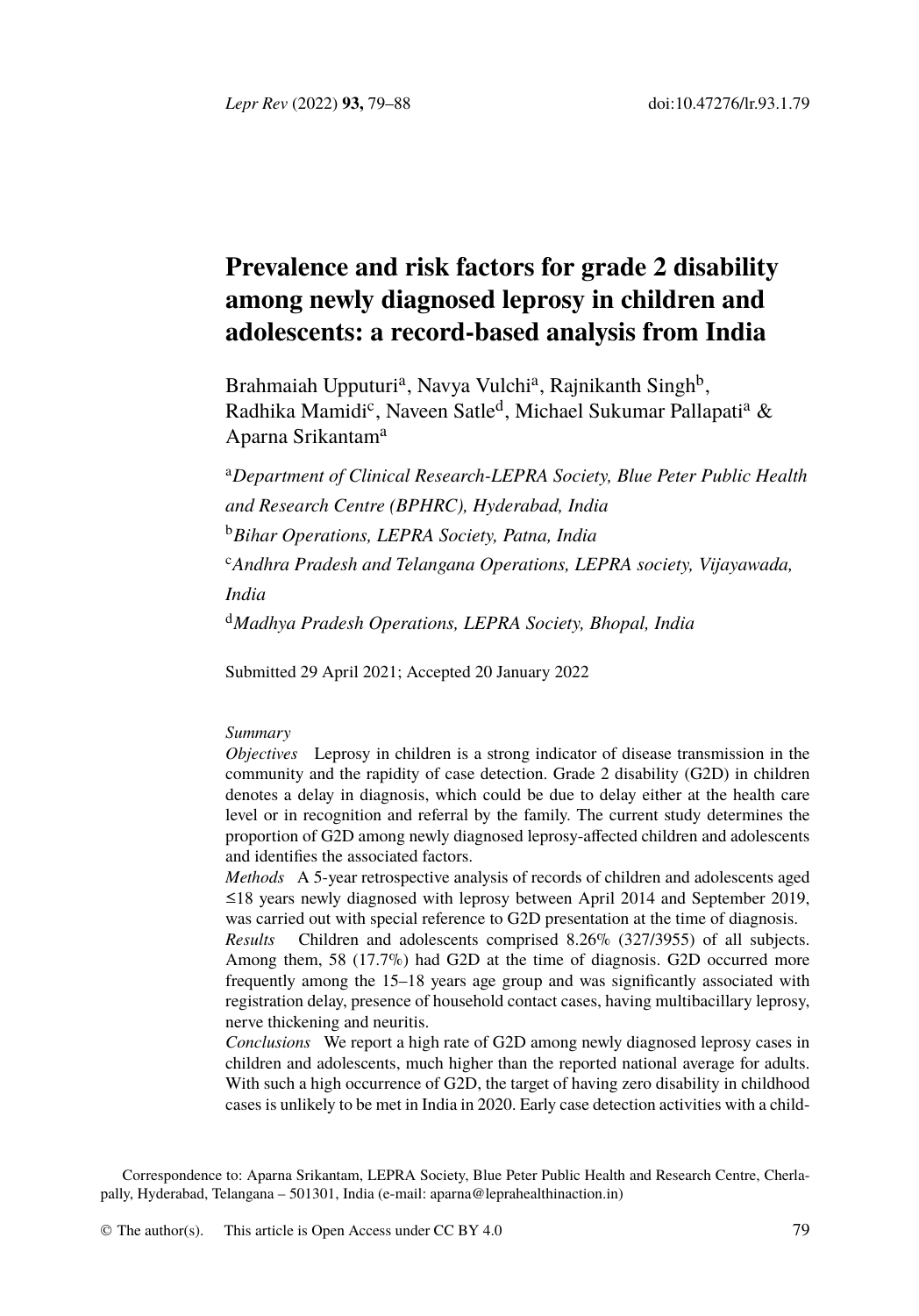# 80 *B. Upputuri* et al*.*

focused approach may reduce the delay in diagnosis, preventing leprosy-associated disability in children.

*Keywords*: Leprosy, children, adolescents, grade 2 disability, registration delay, reactions, neuritis

## **Introd[uc](#page-9-0)t[io](#page-9-1)[n](#page-9-2)**

The National Leprosy Elimination Program (NLEP) of India reported 126,164 new leprosy cases during  $2017-2018$ , contributing to over one-half of the global leprosy cases.<sup>1</sup> During this period, 10,287 (8.15%) new child cases were reported, indicating [c](#page-9-2)[on](#page-9-3)tinued disease transmission.<sup>2</sup>

The epidemiology of leprosy in children is complicated by the long and variable incubation period for leprosy.3,4 Children are believed to be most vulnerable to getting infected with *Mycobacterium leprae* due to their immature immunity and close contact with intra-familial sources.<sup>5</sup> With a long incubation period, leprosy usually manifests during adolescence or early adulthood.6,7

Leprosy in children typically presents with equal male/female sex ratios, a higher proportion of paucibacillary cases [an](#page-9-4)d reactions. Leprosy related disabilities are supposed to be less common in children because it takes a long time for disabilities to develop.<sup>7–9</sup>

A timely diagnosis is essential for preventing disability and its mitigation if already present. There are numerous reports on the prevalence of leprosy in children (<15 years) from India; however, there is limited data available for the age group of 15–18 years. The occurrence of leprosy and its related disabilities during the adolescent period poses not only physical impairment but also psychological and emotional challenges owing to the inherent adolescent behaviour.

Zero G2D among children diagnosed with leprosy is one of the key targets of the current Global Leprosy Strategy.<sup>10</sup> The development of deformities in children is an indirect indicator of the leprosy burden in a community and delayed case detection. Though it is understandable that delay in diagnosis could be one of the leading causes of disability, it is also important to identify other associated factors to prevent or appropriately manage the disability in leprosyaffected children. With this background, we carried out a record based analysis of children and adolescents diagnosed with leprosy from April 2014 to September 2019 to estimate the frequency and factors associated with G2D.

# **Methods**

STUDY DESIGN

Cross-sectional record-based study.

# SUBJECTS

Records of children (0–14 years) and adolescents (aged 15–18 years), who were diagnosed with leprosy and treated at specialized leprosy referral centres (RC) of Lepra society, from Andhra Pradesh, Telangana, Madhya Pradesh and Bihar states of India, between April 2014 and September 2019, were analyzed.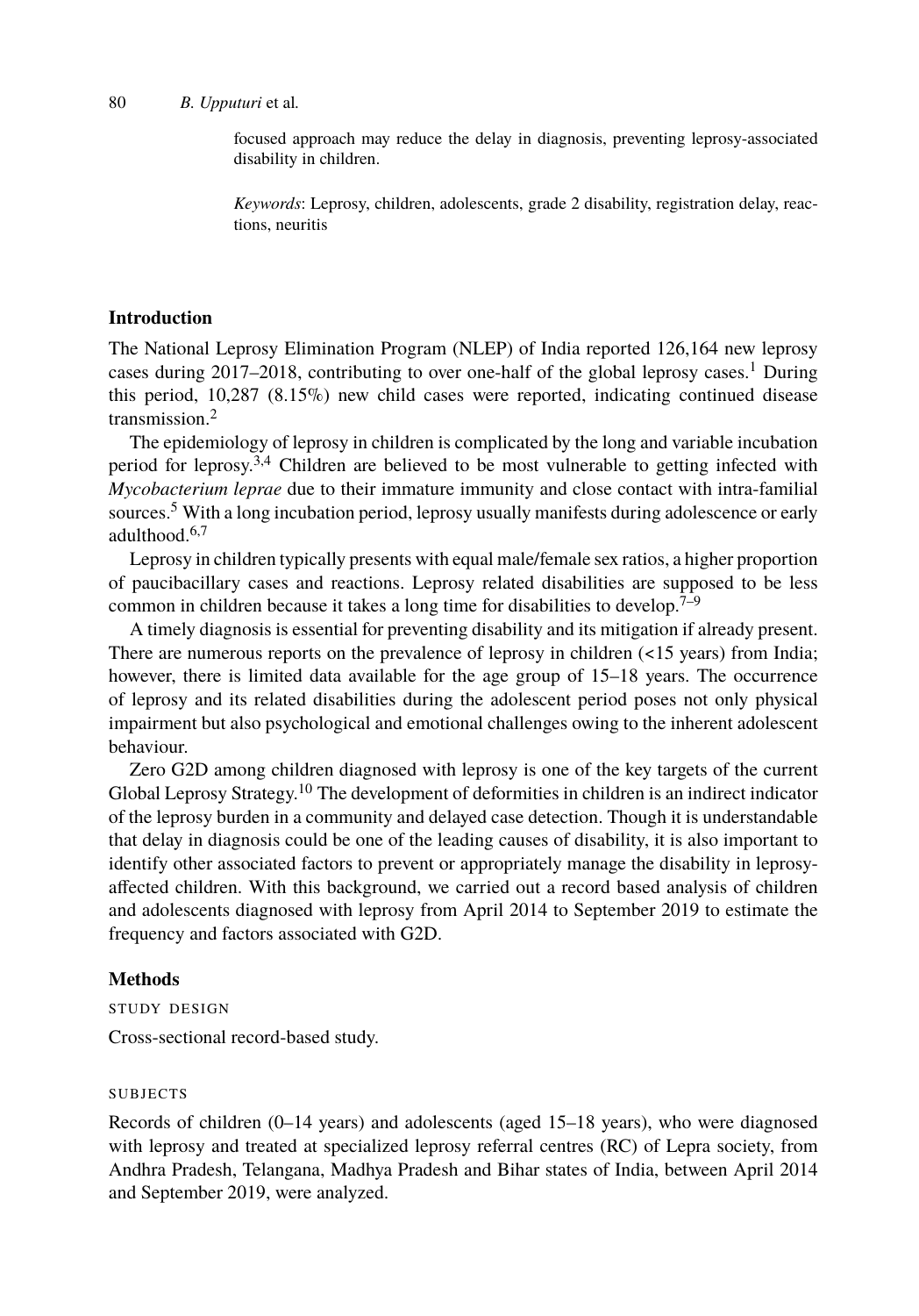### *Grade 2 disability in new childhood cases of leprosy* 81

#### DATA COLLECTION

Data on demography, clinical examination and treatment details with special emphasis on family con[tac](#page-9-5)t with leprosy, delay (if any) between the occurrence of symptoms and seeking health care, presence of Grade 1 or Grade 2 disability at the [tim](#page-9-6)e of diagnosis, as recorded in the case sheets were electronically transferred to MS Excel for further analysis. Lepra society referral centres followed standard NLEP guidelines for the diagnosis and treatment of children and adolescents with leprosy.

All the children who presented with clinical symptoms suggestive of leprosy were subjected to thorough clinical examination, including motor and sensory nerve function testing and slit skin smear examination (SSS). Subjects were also examined for the presence of leprosy reactions and neuritis. Confirmed subjects were classified and treated as per the standard NLEP guidelines. $11$ 

Disability was measured using WHO disability grading.<sup>12</sup> Physical therapy and as[sis](#page-9-7)ted devices were provided as required.

# DEFINITIONS

## *Family contact*

Family contact was defined as a blood relative or the marital partner of the index case (for married adolescents) and residing under the same roof, while cases in the neighbourhood were defined as persons residing in the immediate neighbourhood, other than family contacts.<sup>13</sup>

# *Registration delay*

The time period between the first symptom noticed by the patient and the first visit to any health care provider.

### *Statistical analysis*

Statistical analysis was performed using SPSS statistical software version 20.0 (IBM Corp. in Armonk, NY). Basic descriptive analyses were done for all the variables. Mean (SD) was used to describe the age and registration delay of the participants. The presence or absence of G2D was the dependent variable in the statistical analysis. The independent variables were distributed into two groups: socio-demographic and clinical characteristics. Pearson chisquare test was used to compare proportions of categorical variables. Multivariable logistic regression analysis [w](#page-3-0)as done to determine the significance of individual risk factors for G2D. The association between risk factors and G2D was inferred using odds ratios (OR) with 95% Confidence Interval (95% CI) for each parameter. P-values of less than 0.05 were considered to be statistically significant.

## **Results**

A total of 3955 new leprosy subjects were registered during the study period, of which, 327 (8.26%) were children and adolescents. Socio-demographic details of the subjects are furnished in Table 1. A four-year child was the youngest case noted. Most of the children and adolescents were students  $(57.2\%)$ , followed by labourers  $(21.1\%)$  and school dropouts (21.7%) at the time of diagnosis.A history of contact within the household was observed in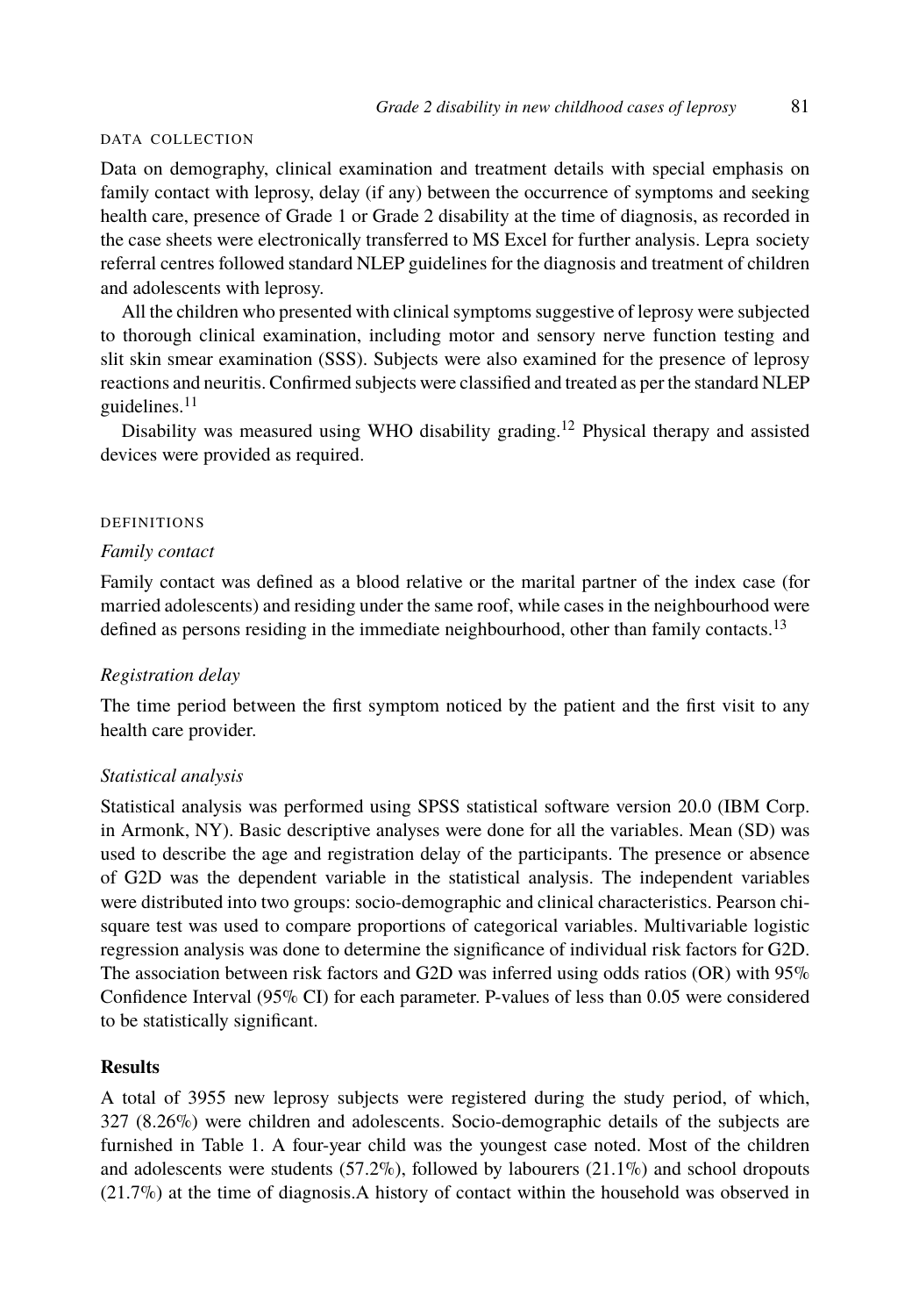<span id="page-3-1"></span><span id="page-3-0"></span>

**Figure 1.** Household contact cases  $(N = 144)$ .

**Table 1.** Characteristics of children and adolescents with leprosy (*N* = 327)

| Variables                        | PB $(n = 132)$ $(\%)$ | MB $(n = 195)$ $(\%)$ | Total $(\% )$ |  |
|----------------------------------|-----------------------|-----------------------|---------------|--|
| Age Group                        |                       |                       |               |  |
| $0-5$ years                      | 3(0.9)                | 2(0.6)                | 5(1.5)        |  |
| $6-14$ years                     | 85(26.0)              | 86(26.3)              | 171(52.3)     |  |
| $15-18$ years                    | 44(13.4)              | 107(32.7)             | 151(46.1)     |  |
| Contact                          |                       |                       |               |  |
| Familial                         | 57(17.4)              | 87(26.6)              | 144(44.0)     |  |
| Non familial                     | 75(22.9)              | 108(33.1)             | 183(66.0)     |  |
| Registration delay ( $n = 267$ ) |                       |                       |               |  |
| $\leq$ 1 year                    | 94(35.2)              | 147(55.0)             | 241(90.2)     |  |
| >1 year                          | 5(1.9)                | 21(7.9)               | 26(9.8)       |  |
| Reactions                        |                       |                       |               |  |
| Type 1                           | 1(0.3)                | 13(4.0)               | 14(4.3)       |  |
| Type 2                           |                       | 8(2.4)                | 8(2.4)        |  |
| <b>Neuritis</b>                  | 8(2.4)                | 20(6.1)               | 28(8.5)       |  |
| Disability grade                 |                       |                       |               |  |
| Grade 0                          | 122(37.3)             | 126(38.5)             | 248(75.8)     |  |
| Grade 1                          | 4(1.2)                | 17(5.2)               | 21(6.4)       |  |
| Grade 2                          | 6(1.8)                | 52(15.9)              | 58(17.7)      |  |
| BI value $(n = 40)$              |                       |                       |               |  |
| $\leq 4$                         |                       | 27(67.5)              | 27(67.5)      |  |
| >4                               |                       | 13(32.5)              | 13(32.5)      |  |

44% of subjects; the most common familial contact observed (78.4%) is the father, and most of the primary cases have had MB leprosy (60.4%) (Figure 1). Information on delay in reporting was available for 267 out of 327 subjects. There was more than a one-year delay in seeking treatment in 12 (8.5%) children and 14 (11.2%) adolescents (Table 2). The clinical profile of subjects is shown in Table 2.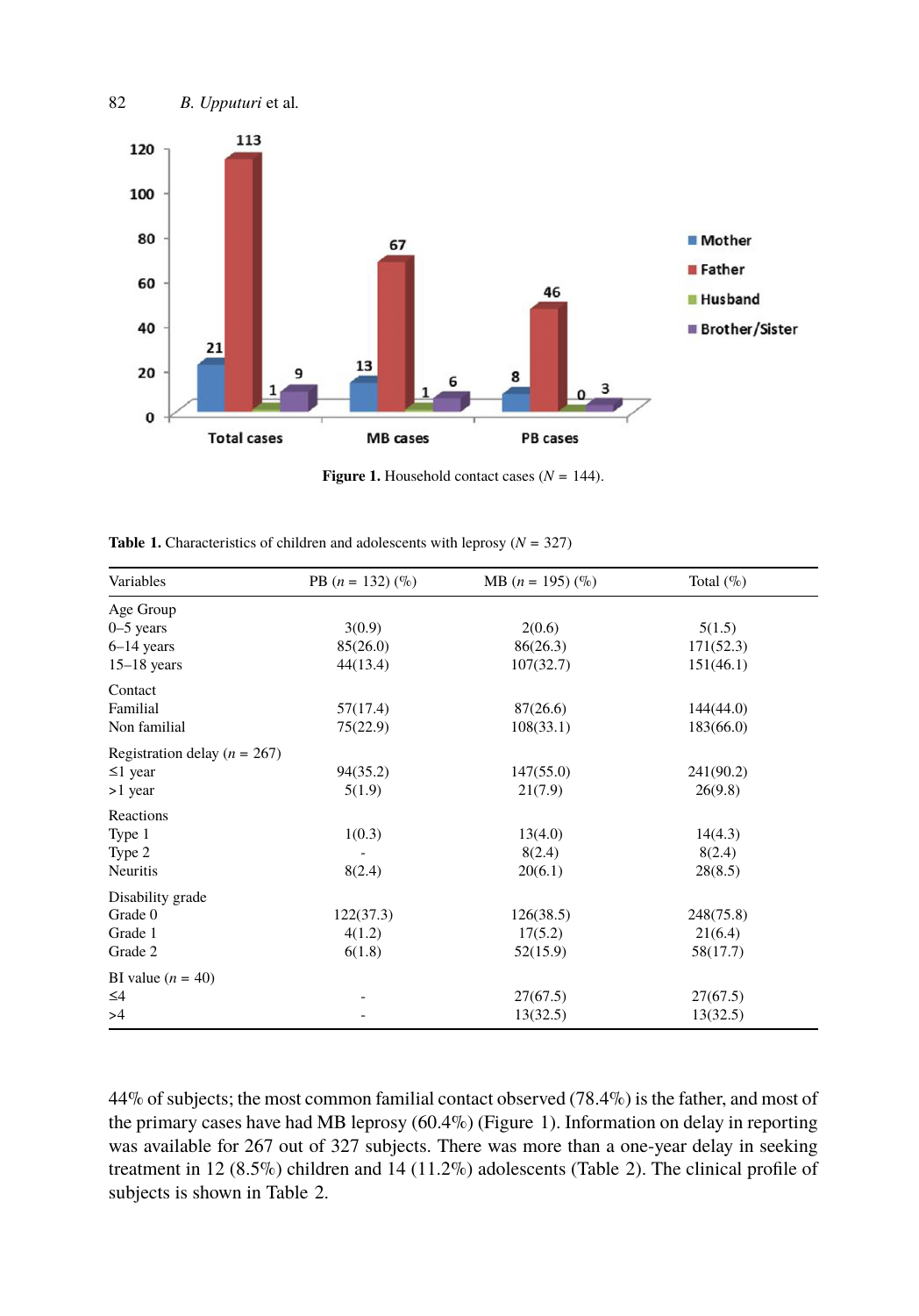### *Grade 2 disability in new childhood cases of leprosy* 83

| Variables                        | Total $(n = 327)$ (%) | 0–14 years ( $n = 176$ ) (%) | 15–18 years ( $n = 151$ ) (%) |
|----------------------------------|-----------------------|------------------------------|-------------------------------|
| Sex (M:F)                        | 211:116(64:36)        | 117:59(66:34)                | 94:57(62:38)                  |
| Contact cases                    | 144(44)               | 83(47.1)                     | 61(40.4)                      |
| Registration delay ( $n = 267$ ) |                       |                              |                               |
| $\leq$ 1 year                    | 241(90.2)             | 130(48.6)                    | 111(41.6)                     |
| $>1$ year                        | 26(9.8)               | 12(4.6)                      | 14(5.2)                       |
| Classification                   |                       |                              |                               |
| MB                               | 195(59.6)             | 88(50.0)                     | 107(70.9)                     |
| <b>PB</b>                        | 132(40.4)             | 88(50.0)                     | 44(29.1)                      |
| Clinical spectrum                |                       |                              |                               |
| <b>TT</b>                        | 46(14)                | 37(21.0)                     | 9(6.0)                        |
| BT                               | 159(48.6)             | 86(48.9)                     | 73(48.3)                      |
| BB                               | 41(12.5)              | 22(12.5)                     | 19(12.6)                      |
| <b>BL</b>                        | 54(16.5)              | 20(11.4)                     | 34(22.5)                      |
| LL                               | 22(6.7)               | 6(3.4)                       | 16(10.6)                      |
| Pure neuritic                    | 5(1.5)                | 5(2.8)                       | 0(0.0)                        |
| Nerve thickening                 | 151(46.1)             | 76(43.2)                     | 84(55.6)                      |
| Reaction                         |                       |                              |                               |
| Neuritis                         | 28(8.5)               | 16(9.1)                      | 12(7.9)                       |
| Type 1                           | 14(4.2)               | 7(4.0)                       | 7(4.6)                        |
| Type 2                           | 8(2.4)                | 2(1.1)                       | 6(4.0)                        |
| Deformities                      |                       |                              |                               |
| Grade 0                          | 248(75.8)             | 137(77.8)                    | 111(73.5)                     |
| Grade 1                          | 21(6.4)               | 14(8.0)                      | 7(4.6)                        |
| Grade 2                          | 58(17.7)              | 25(14.2)                     | 33(21.9)                      |
| SSS positive                     | 40(12.2)              | 13(7.4)                      | 27(17.9)                      |
| BI value $(n = 40)$              |                       |                              |                               |
| $\leq 4$                         | 27(8.2)               | 10(25.0)                     | 17(42.5)                      |
| >4                               | 13(3.9)               | 3(7.5)                       | 10(25.0)                      |

**Table 2.** Clinical and socio-demographic characteristics of children and adolescents with leprosy (*N* = 327)

The slit skin smear (SSS) was available for 174/327 subjects, and 40 (23%) were positive, with BI ranges from 1+ to 6+. Peripheral nerve in[vol](#page-6-0)vement was observed in 160 (48.9%) subjects; 101 (63.1%) had only one nerve involved, 59 (36.9%) had multiple (>1 nerve) nerve involvement (Table 3).

G2D at the time of diagnosis was seen in 58/327 (17.7%) subjects; claw hand (Figure 2) in 37 (6[3.8%](#page-6-0)) and trophic ulcers (Figure 3) in 6 (10.3%) subjects; data are not available for 15 subjects. The youngest child with G2D was an eight-year old male.

We observed a significant association of G2D with registration delay, household contact cases, multibacillary leprosy, nerve thickening, and neuritis. In contrast, no significant association was found with gender, the clinical spectrum of leprosy, reactional state, smear positivity and Bacillary Index (BI) above 4+ (Table 4). The risk of deformity in those with the multibacillary disease was 7.63 times greater than that for paucibacillary leprosy. In comparison, the occurrence of household contact cases increased the risk by 1.87 times (Table 4). At the time of leprosy diagnosis, the presence of neuritis increased the risk by 4.89 times for developing G2D. The children with BI > 4 are at 1.95 times higher risk (NS).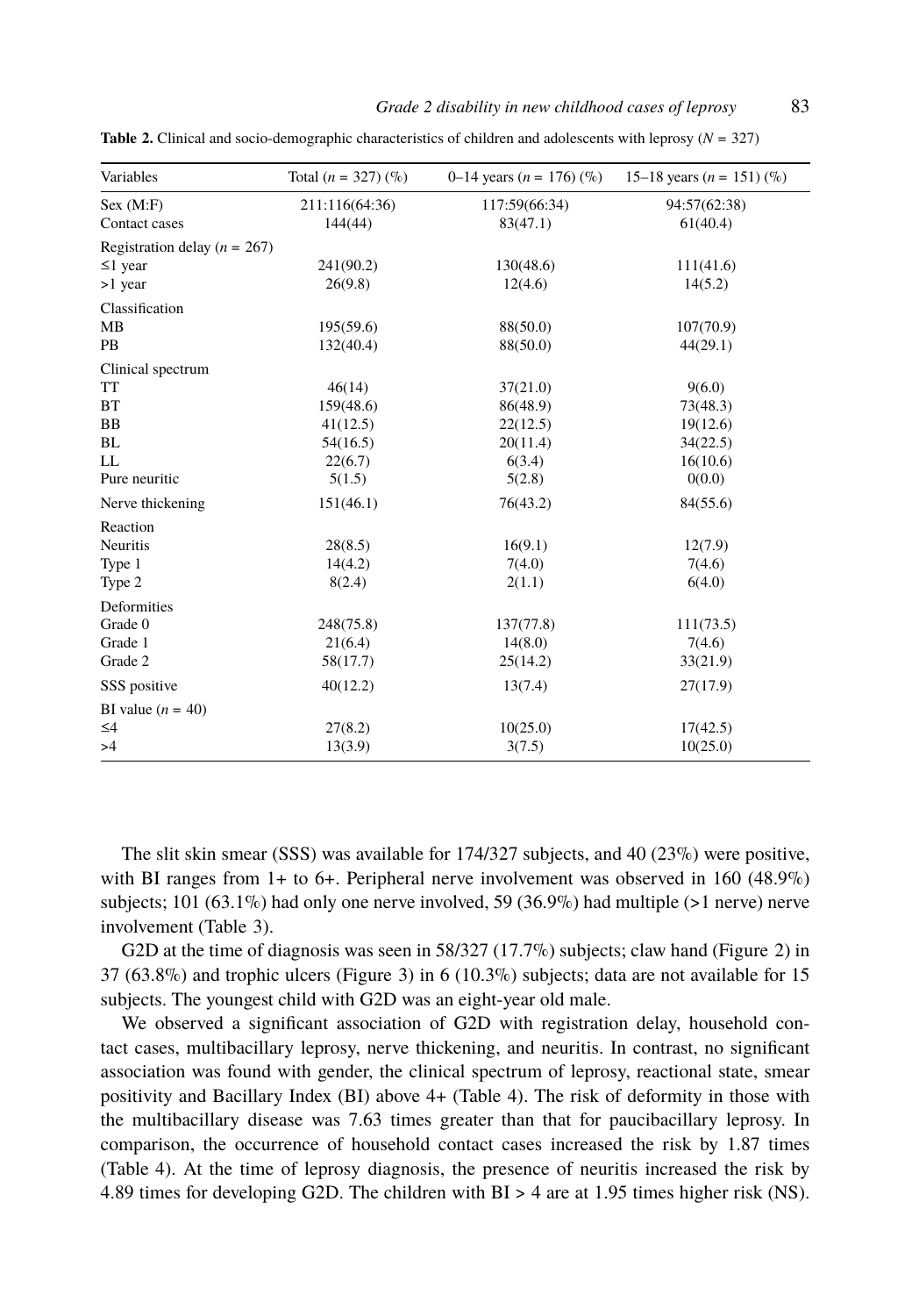

**Figure 2.** Claw hand in two children.



**Figure 3.** Trophic ulcers in two children.

**Table 3.** Multiple nerve involvement  $(N = 160)$ 

|                        | Age group    |                    |                   |  |
|------------------------|--------------|--------------------|-------------------|--|
|                        | $0-14(n=76)$ | $15-18$ $(n = 84)$ | Total $(n = 160)$ |  |
| Types of nerves        |              |                    |                   |  |
| Ulnar                  | 70(43.7)     | 71(44.4)           | 141(88.1)         |  |
| Median                 | 11(6.9)      | 10(6.2)            | 21(13.1)          |  |
| Lateral Poplitial      | 16(10.0)     | 18(11.2)           | 34(21.2)          |  |
| Post Tibial            | 16(10.0)     | 22(13.7)           | 38(23.7)          |  |
| Facial                 | 1(0.6)       |                    | 1(0.6)            |  |
| No. of nerves involved |              |                    |                   |  |
| 1                      | 47(29.4)     | 54(33.7)           | 101(63.1)         |  |
| 2                      | 21(13.1)     | 24(15.0)           | 45(28.1)          |  |
| 3                      | 7(4.4)       | 5(3.1)             | 12(7.5)           |  |
| $\overline{4}$         | 1(0.6)       | 1(0.6)             | 2(1.3)            |  |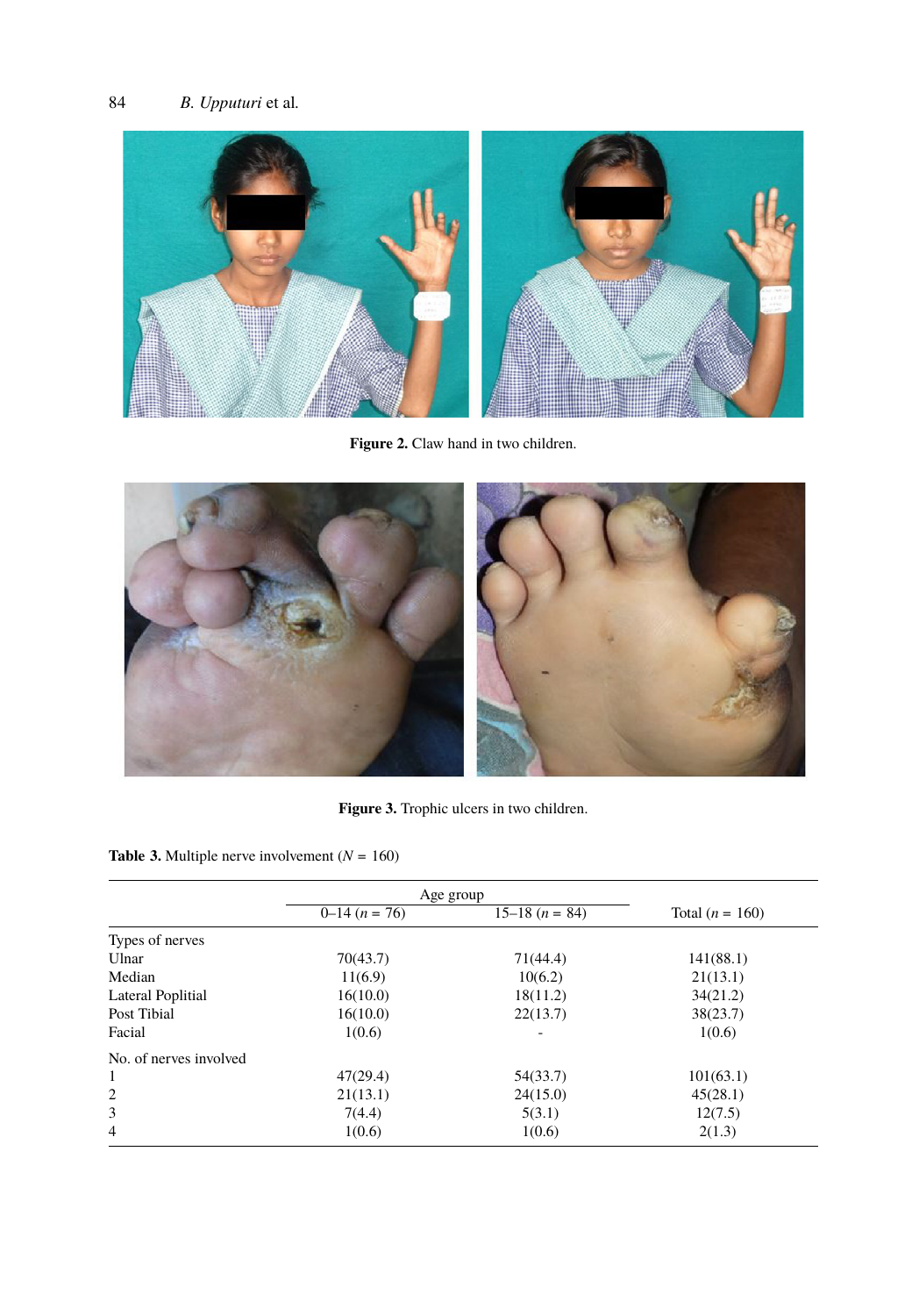| Grade 2 disability in new childhood cases of leprosy | 85 |
|------------------------------------------------------|----|
|------------------------------------------------------|----|

| Variables                                          | $N($ % $)$             | With deformity<br>$(\%)$ | Without<br>deformity $(\% )$ | $P$ value | <b>OR</b> | 95% CI         |
|----------------------------------------------------|------------------------|--------------------------|------------------------------|-----------|-----------|----------------|
| Age<br>$15 - 18$<br>$0 - 14$                       | 151(46.2)<br>176(53.8) | 33(10.1)<br>25(7.6)      | 118(36.1)<br>151(46.2)       | 0.073     | 1.689     | $0.95 - 2.99$  |
| Sex<br>Male<br>Female                              | 211(64.5)<br>116(35.5) | 40(12.2)<br>18(5.5)      | 171(52.3)<br>98(30.0)        | 0.436     | 1.274     | $0.69 - 2.34$  |
| Attend school<br>Yes<br>No                         | 289(88.4)<br>38(11.6)  | 52(16.0)<br>6(1.8)       | 237(72.4)<br>32(9.8)         | 0.738     | 1.170     | $0.46 - 2.94$  |
| Registration delay<br>Yes<br>N <sub>o</sub>        | 267(81.7)<br>60(18.3)  | 58(17.7)                 | 209(64.0)<br>60(18.3)        | 0.000     |           |                |
| Household contact cases<br>Yes<br>No               | 144(44.0)<br>183(66.0) | 33(10.1)<br>25(7.7)      | 111(33.9)<br>158(48.3)       | 0.031     | 1.879     | $1.05 - 3.33$  |
| Nerve thickening<br>Yes<br>No                      | 160(48.9)<br>167(51.1) | 58(17.7)                 | 102(31.2)<br>167(51.1)       | 0.000     |           |                |
| WHO classification<br><b>MB</b><br>PB              | 195(59.6)<br>132(40.4) | 52(15.9)<br>6(1.8)       | 143(43.7)<br>126(38.6)       | 0.000     | 7.636     | $3.17 - 18.38$ |
| Leprosy reaction<br>Yes<br>No                      | 22(6.7)<br>305(93.3)   | 2(0.6)<br>56(17.1)       | 20(6.1)<br>249(76.2)         | 0.272     | 2.249     | $0.51 - 9.90$  |
| <b>Neuritis</b><br>Yes<br>N <sub>o</sub>           | 28(8.6)<br>299(91.4)   | 13(4.0)<br>45(13.7)      | 15(4.6)<br>254(77.7)         | 0.000     | 4.892     | 2.18-10.96     |
| Commonest clinical spectrum<br><b>BT</b><br>Others | 168(51.4)<br>159(48.6) | 31(9.5)<br>27(8.2)       | 137(41.9)<br>132(40.4)       | 0.728     | 1.106     | $0.62 - 1.95$  |
| SSS $(n = 174)$<br>Positive<br>Negative            | 40(23.0)<br>134(77.0)  | 9(5.2)<br>17(9.8)        | 31(17.8)<br>117(67.2)        | 0.132     | 1.998     | $0.81 - 4.91$  |
| BI value $(n = 40)$<br>>4<br>$\leq 4$              | 13(32.5)<br>27(67.5)   | 4(10.0)<br>5(12.5)       | 9(22.5)<br>22(55.0)          | 0.385     | 1.956     | $0.42 - 8.99$  |

<span id="page-6-0"></span>**Table 4.** Clinical variables for disability among children and adolescents (*N* = 327)

The mean (SD) duration of registration delay in children and adolescents was 11.12 (7.52) and 11.5 (6.31) months, respectively. All subjects with G2D had a reporting delay. Most subjects (49/58 or 84.4%) who developed G2D had a registration delay of less than one year, amongst whom 30 had 7-12 months reporting delay (Table 5).

# **Discussion**

We found a high rate of registration delay, G2D and reactions among children and adolescents at the time of diagnosis. Nearly half of the subjects had a history of household contact with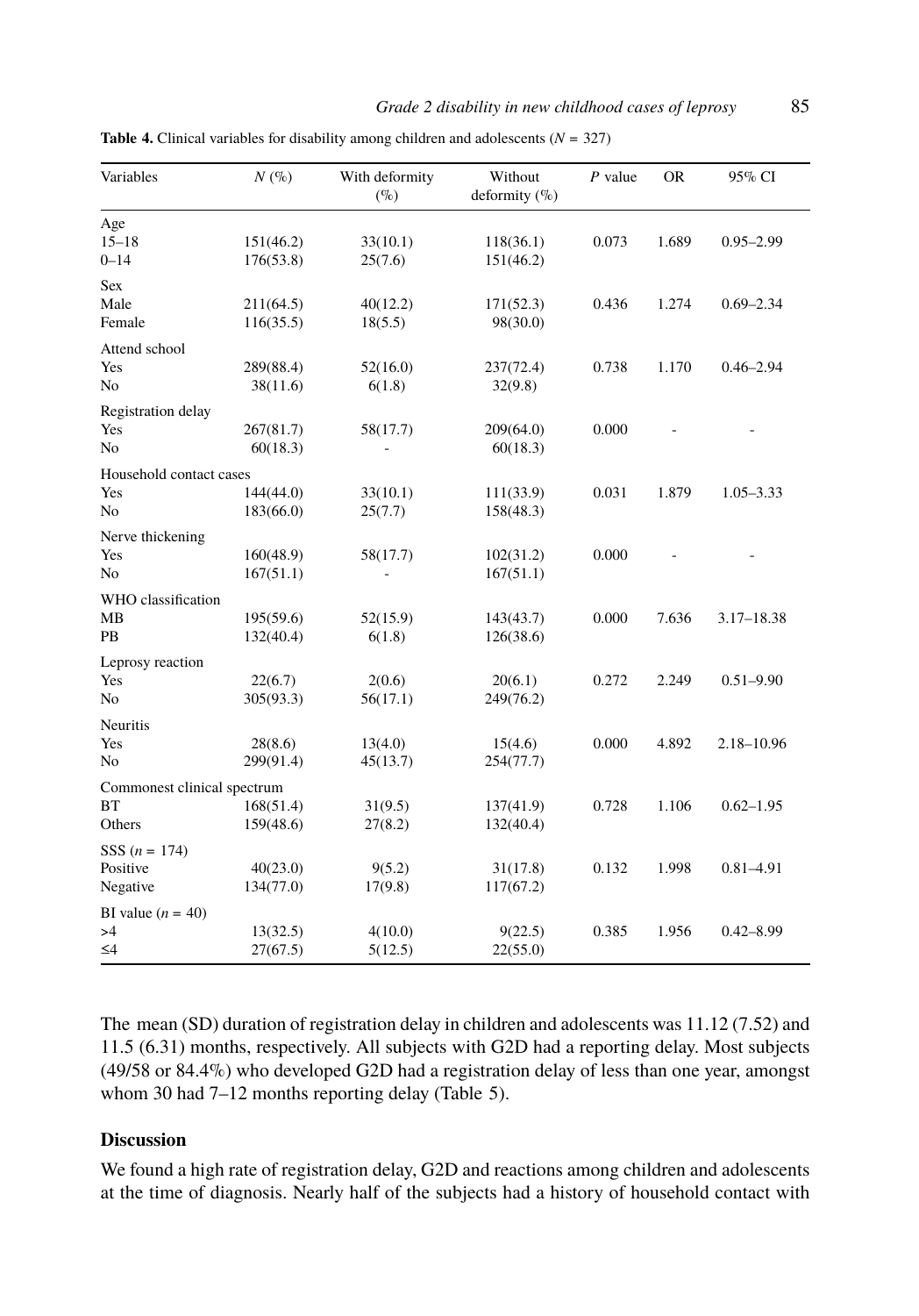# <span id="page-7-0"></span>86 *B. Upputuri* et al*.*

|  | <b>Table 5.</b> Registration delay in children and adolescents with disabilities $(N = 79)$ |  |  |  |
|--|---------------------------------------------------------------------------------------------|--|--|--|
|--|---------------------------------------------------------------------------------------------|--|--|--|

|                    | Delay up to 3<br>months $(\% )$ | Delay 4–6<br>months $(\% )$ | Delay $7-12$<br>months $(\% )$ | Delay $>12$<br>months $(\% )$ | Total $(\% )$ |
|--------------------|---------------------------------|-----------------------------|--------------------------------|-------------------------------|---------------|
| All cases          |                                 |                             |                                |                               |               |
| Grade 1 disability | 5(6.3)                          | 3(3.8)                      | 10(12.6)                       | 3(3.8)                        | 21(26.6)      |
| Grade 2 disability | 11(14.0)                        | 8(10.1)                     | 30(38.0)                       | 9(11.4)                       | 58(73.4)      |
| Age                |                                 |                             |                                |                               |               |
| $0 - 14$           | 8(10.1)                         | 8(10.1)                     | 16(20.3)                       | 7(8.9)                        | 39(49.4)      |
| $15 - 18$          | 8(10.1)                         | 3(3.8)                      | 24(30.4)                       | 5(6.3)                        | 40(50.6)      |
| MB cases           |                                 |                             |                                |                               |               |
| Grade 1 disability | 4(5.1)                          | 2(2.5)                      | 8(10.1)                        | 3(3.8)                        | 17(21.5)      |
| Grade 2 disability | 11(14.0)                        | 6(7.6)                      | 26(32.9)                       | 9(11.4)                       | 52(65.9)      |
| PB cases           |                                 |                             |                                |                               |               |
| Grade 1 disability | 1(1.3)                          | 1(1.3)                      | 2(2.5)                         |                               | 4(5.1)        |
| Grade 2 disability | ۰                               | 2(2.5)                      | 4(5.1)                         |                               | 6(7.6)        |

MB leprosy parents, indicating the importance of active leprosy case detection for preventing transmission (Table 1). Contrary to some earlier studies,  $14-16$  we observed a higher proportion of MB than PB leprosy in children and adolescents, indicated a reporting delay as confirmed by our investigation (Table 1). Our o[b](#page-9-10)[se](#page-9-11)rvations thus indicate the need for active screening of household and neighbourhood contacts with special emphasis on children and adolescents.

Delay in repo[rt](#page-9-0)ing could be attributed to either inadequate knowledge of leprosy among parents or the stigma attached to leprosy. This is a peculiar problem associated with childhood leprosy cases as they are not aware of health-related issues, are dependent on parents and cannot decide for themselves. Hence, it is essential to make children and their parents in endemic communities aware of the signs and symptoms of leprosy and to encourage appropriate health-seeking [be](#page-9-12)[ha](#page-9-13)[vio](#page-9-14)ur.

The incidence of childhood cases detected in our study was 4.45%, whereas other studies from India ranged from  $4\%$  to  $34\%$ ,  $3.17$  This varia[ti](#page-9-3)[on](#page-9-15) [in](#page-9-16) prevalence could be due to the illdefined upper age limit for childhood case definition (ranging from <14 to <19 years) in different studies.<sup>5</sup> Diagnosis of childhood leprosy is inherently challenging, particularly in evaluating peripheral nerve function and assessing clinical aspects of other similar looking skin le[sio](#page-6-0)ns.

In this study, leprosy reactions were observed in 6.7% of children at t[he](#page-9-17) time of presentation. This figure is in line with most research studies where the range o[f s](#page-6-0)ubjects presenting with reactions has been 0–29.7%.4,18,19

We observed a higher proportion of G2D at diagnosis in children (14.2%) and adolescents  $(21.9\%)$  than similar studies reported from India.<sup>9,20,21</sup> These disability rates indicate the possibility of long delays in diagnosis, which may be due to various access barriers to health care. Risk factors that contributed to the development of G2D in this study were MB leprosy, registration delay, nerve thickening, neuritis and the presence of household contact cases (Table 4). According to Kar and Job, the presence of neuritis at presentation, older children and MB disease significantly increased visible deformities in children.<sup>22</sup> We observed that all the cases with G2D were associated with nerve involvement (Table 4).

Disability prevention is of utmost importance for any leprosy patient and more so for children, given its impact on normal childhood and quality of life. Since children and adolescents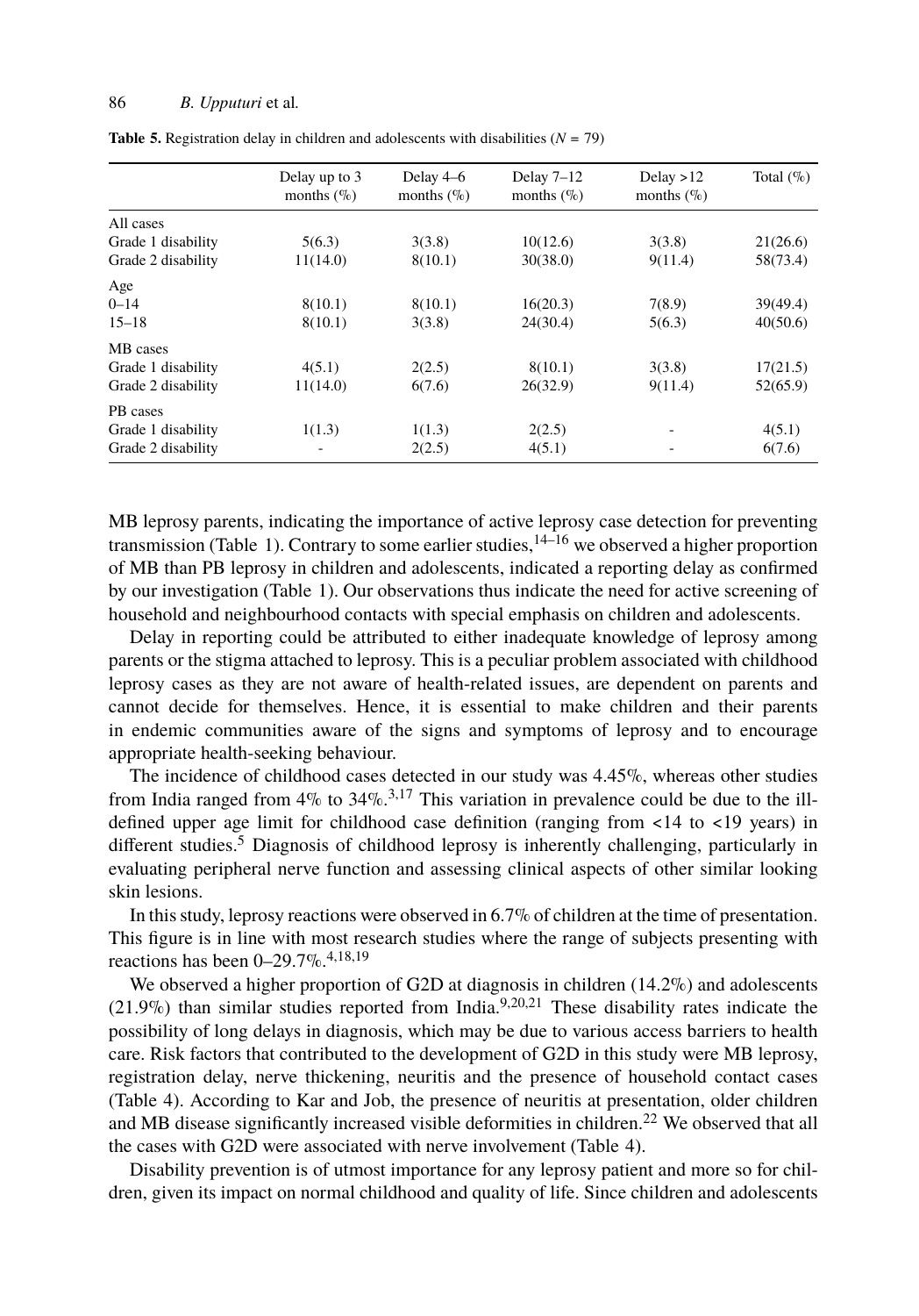### *Grade 2 disability in new childhood cases of leprosy* 87

are dependent, their parents and other adults in the family play an important role in addressing this concern. Leprosy control programs need to give special attention to prevent disability in the pediatric population through active screening at schools and colleges.

A recent report suggested inadequate knowledge regarding leprosy among leprosy subjects, close contacts, community members and health care workers resulting in under-diagnosis of leprosy cases in the community.<sup>23</sup> Likewise, there is a possibility of similar knowledge gaps in health care workers attending children, which could have contributed to the diagnostic delay. Hence, it is essential to sensitize healthcare workers such as paediatricians, community health workers and nurses involved in childcare about early diagnosis to avoid leprosy related disabilities.

Our data show that the aim of achieving a G2D of zero by 2020 seems to be impossible. Greater awareness of the presentation of leprosy in children by health workers and speedy referral will help reduce this rate. Diagnosing and treating each case of childhood leprosy takes us one step closer to reducing the leprosy burden. Since household contacts are at higher risk of developing leprosy, one strategy for early detection of childhood leprosy could be targeted screening of all children living with adult leprosy cases. Besides, it is also required to adapt child-focused case detection strategies such as school surveys. It is essential to train health care workers across the spectrum to diagnose leprosy. It is important to maintain the services and expertise to continue diagnosing leprosy whilst there are still such high caseloads in children.

## **Conclusion**

The occurrence of leprosy in the pediatric population, especially with a high MB proportion, is an important epidemiological signal of ongoing transmission in the general population. Our findings on G2D in children as a result of registration delays, indicate lacunae in the awareness about the disease. Preventing leprosy related disabilities in children and adolescents is possible only through early detection by targeted screening and increased awareness of leprosy among the general population and healthcare workers.

## **Ethical approval**

This is a record based anonymous study and did not require an ethics clearance.

# **Conflict of interest**

The authors declare no conflicts of interest.

# **Funding**

No funding was paid for this research

#### **Contributorship**

Study conception and design: BU; data collection: BU, AS, RS, RM and NS; data analysis: NV; initial drafting of the paper: BU; critical revision of the document for important intellectual content: AS; and final approval of the version to be published: all authors.

# **Patient consent statement**

Consent for the publication of pictures has been obtained from the parents.